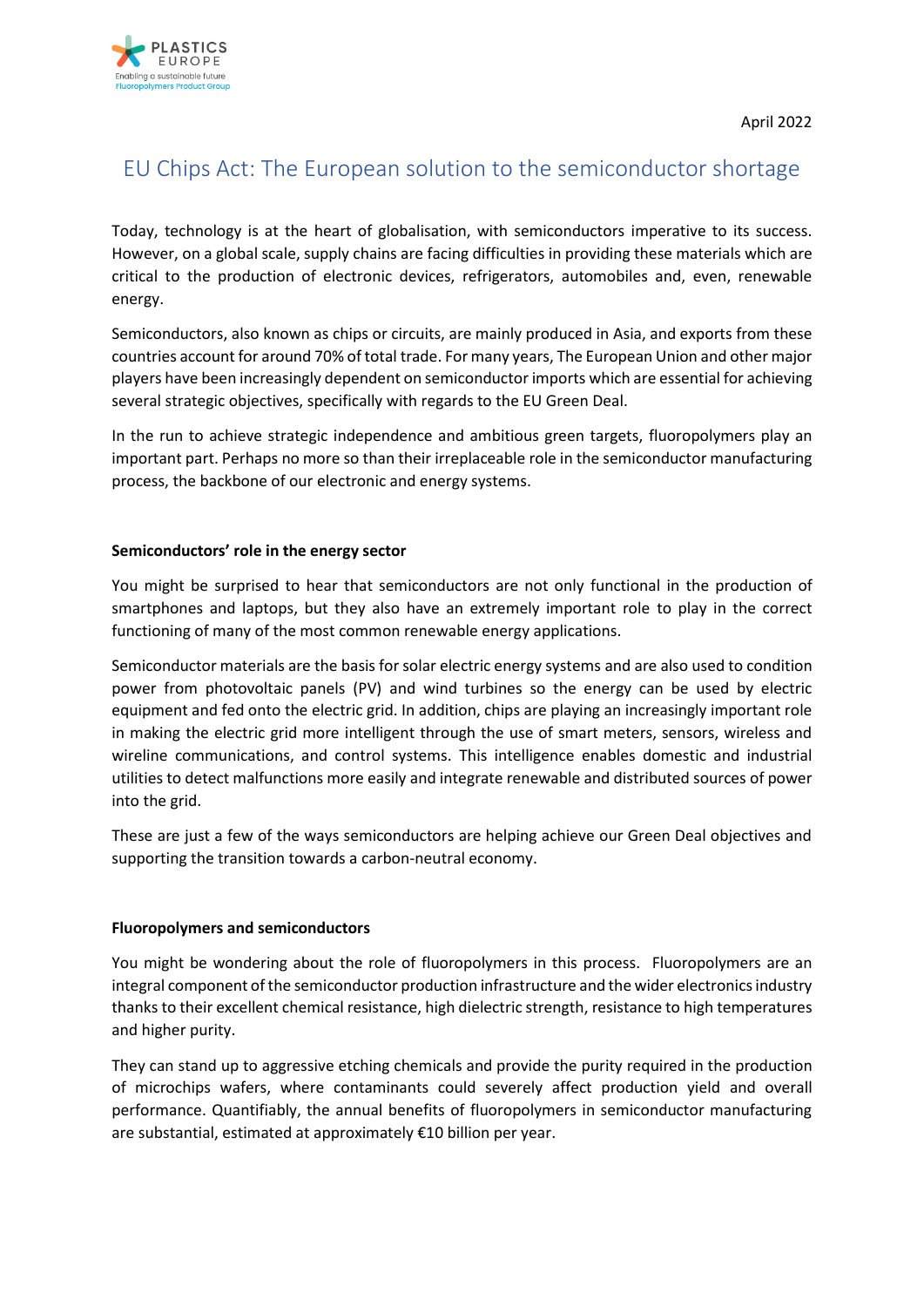

Fluoropolymers have a host of unique properties that make them irreplaceable for many electronical applications, including improving the performance of high-volume data transmission cables. They are critical for the manufacturing infrastructure of microprocessors used in personal, industrial, and professional high-tech electronic devices. Today, semiconductors are used in millions of increasingly powerful and compact products. Fluoropolymers also help meet the needs of the ever-evolving design complexities and miniaturization in semiconductors for a wide range of electronic devices and the data transfer between these devices.

#### **What is driving the semiconductor shortage?**

In 2020, the demand for semiconductors increased exponentially due to the demand for more advanced electronics for consumers applications, including in the computer industry. In addition, by mid-2020, the auto industry increased its demand for semiconductors, driven by the development of new technologies, like autonomous driving, electric vehicles, and driver assistance systems.

The supply side was, however, not ready to meet this surge. With 70% of the world's chip production taking place in East Asia and with the COVID-19 pandemic obstructing the smooth movement of goods and services, several industries requiring highly efficient circuits experienced a stall in production.

As more industries continue their digital transformation, it is inevitable that demand for semiconductors will continue to surge. The chip Industry and global governments are scrambling for immediate solutions to tackle the problem and get ahead of the game.

### **The European solution**

# *"There is no digital without chips… this is not just a matter of our competitiveness. This is also a matter of our European tech sovereignty."*

#### Ursula von der Leyen – State of the European Union 2021

In the race for semiconductor strategic independence, the European Union is no spectator. Over a year ago, at the start of 2021, the President of the EU Commission Ursula Von der Leyen laid out the vision for Europe's chip strategy, to "jointly create a state-of-the-art European chip ecosystem", including production, research, and innovation.

One year after the announcement, the European Commission presented the European Chips Act, a comprehensive set of measures aimed at ensuring the security of supply, technological leadership and resilience in the semiconductor sphere. The highly ambitious strategy would require the European Union to mobilise more than €43 billion in public and private investments to bolster the industry, while developing the right set of skills, fundamental for the creation of an independent local production.

In the Executive's mind, the Bloc should be able to double its global market share of semiconductors by 2030. Currently, it accounts for a fairly modest 10%, with imports being predominant and industries extremely dependent on price fluctuations and shortages.

The European move towards strategic independence is not only an economic move, but also another way of ensuring the European Green Deal objectives are achieved.

Fluoropolymers will be critical to this by continuing to contribute to a wide range of sustainable solutions across industries, e.g. in the case of electronics and smarter use of energy resources through